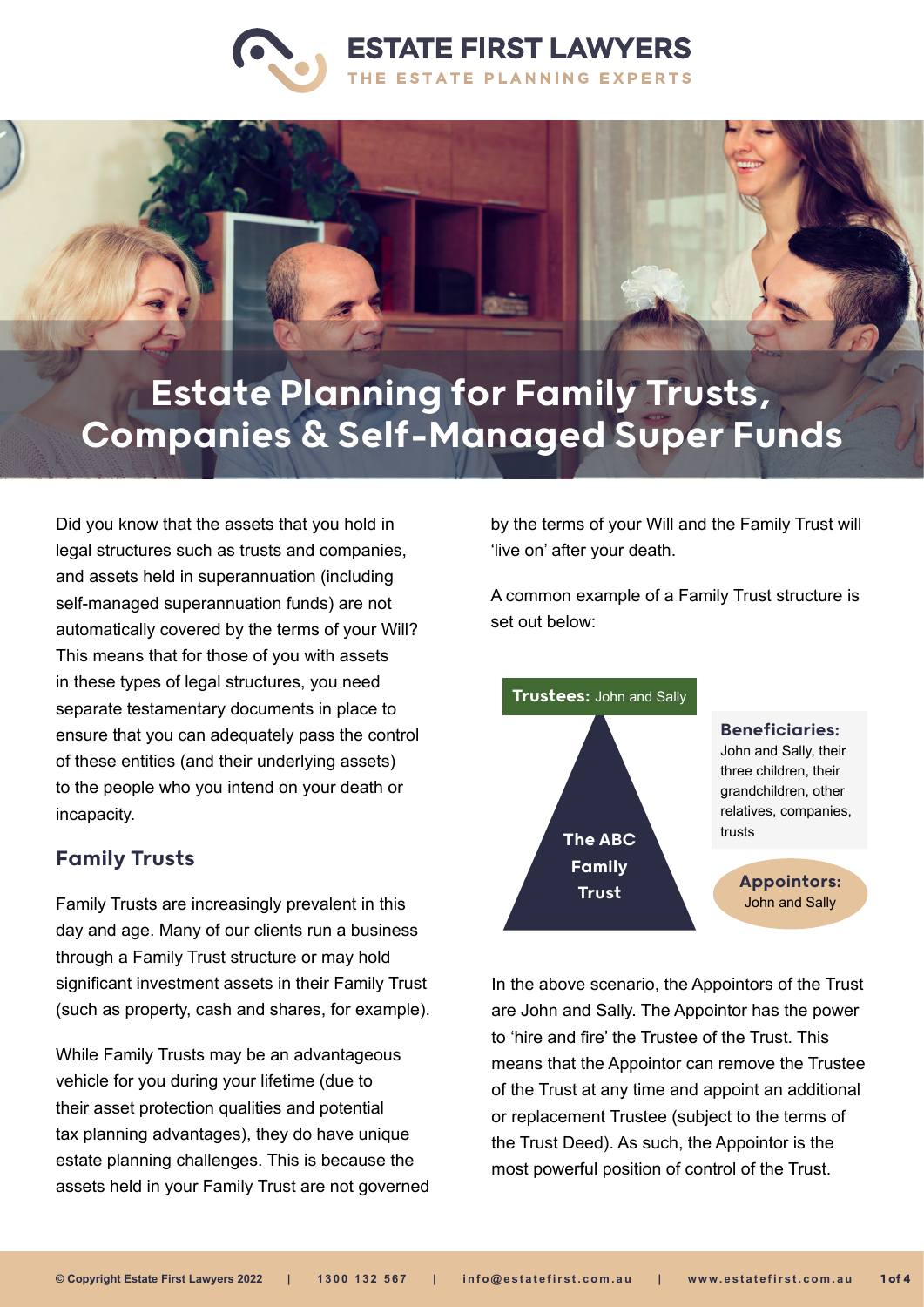

From an Estate Planning perspective, it is important to consider who will become the Appointors of the Trust on John's and Sally's death or incapacity. John and Sally may wish for their three children to jointly control the Trust on their death or incapacity. In order to do so, one of the steps will be that their children will become the joint Appointors of the Trust at that time. The succession to the role of Appointor is governed by the terms of the Trust Deed.

If only two of John and Sally's children becomes the Appointors of the Trust under the terms of the Trust Deed, this means that they could potentially appoint themselves as the Trustees in John and Sally's place and could then manage the Trust for their benefit, to the exclusion of their other sibling.

For this reason, where you hold assets in a Family Trust structure it is important to review the Trust Deed from an estate planning perspective to ensure that the estate planning provisions of the Deed are adequate to pass control of the Trust to the people that you intend on your death or incapacity. If the Estate Planning provisions of the Deed are inadequate for any reason, it may be possible to amend the provisions of the Deed to fit your objectives.

We also recommend preparing additional testamentary documents (known as a Deed of Appointment of Successor Appointors) to ensure that the control of your Trust passes to the next generation with as minimal complications as possible. Special terms should also be included in your Wills and **[Enduring Power of Attorney](https://www.estatefirst.com.au/estate-planning/enduring-powers-of-attorney)** documents to ensure that the control of your Family Trust is properly dealt with on your death and incapacity.

Estate First Lawyers can provide you with comprehensive advice on all aspects of Estate Planning for your Family Trust structures. We

can also assist you with establishing Family Trust structures and can ensure that the Estate Planning measures for the Family Trust are adequate from the outset.

#### Companies

Many clients will also hold shares in a private company, such as a Trustee company, a trading company or a company that is a corporate beneficiary of a Family Trust.

A common example of a company structure is set out below:

#### ABC Investments Pty Ltd

Directors: Barry and Susan

Shareholders: Barry: 1 Ordinary share Susan: 1 Ordinary share

Shareholders (or 'members') of a company usually have rights to the assets of a company on winding up, dividends, and voting rights (including voting on the Directors). For those of you with shares in a private company, you need to consider who your shares will pass to on your death, which needs to be appropriately covered by the terms of your Will. You also need to consider who will control the shares if you become incapacitated, and this needs to be appropriately dealt with in your Enduring Power of Attorney document (most often by the inclusion of additional financial terms) and in the terms of the company constitution.

It is important that the terms of the constitution and the structure of your shareholding in the company are reviewed from an estate planning perspective to ensure that your wishes can be carried out. For example, the terms of your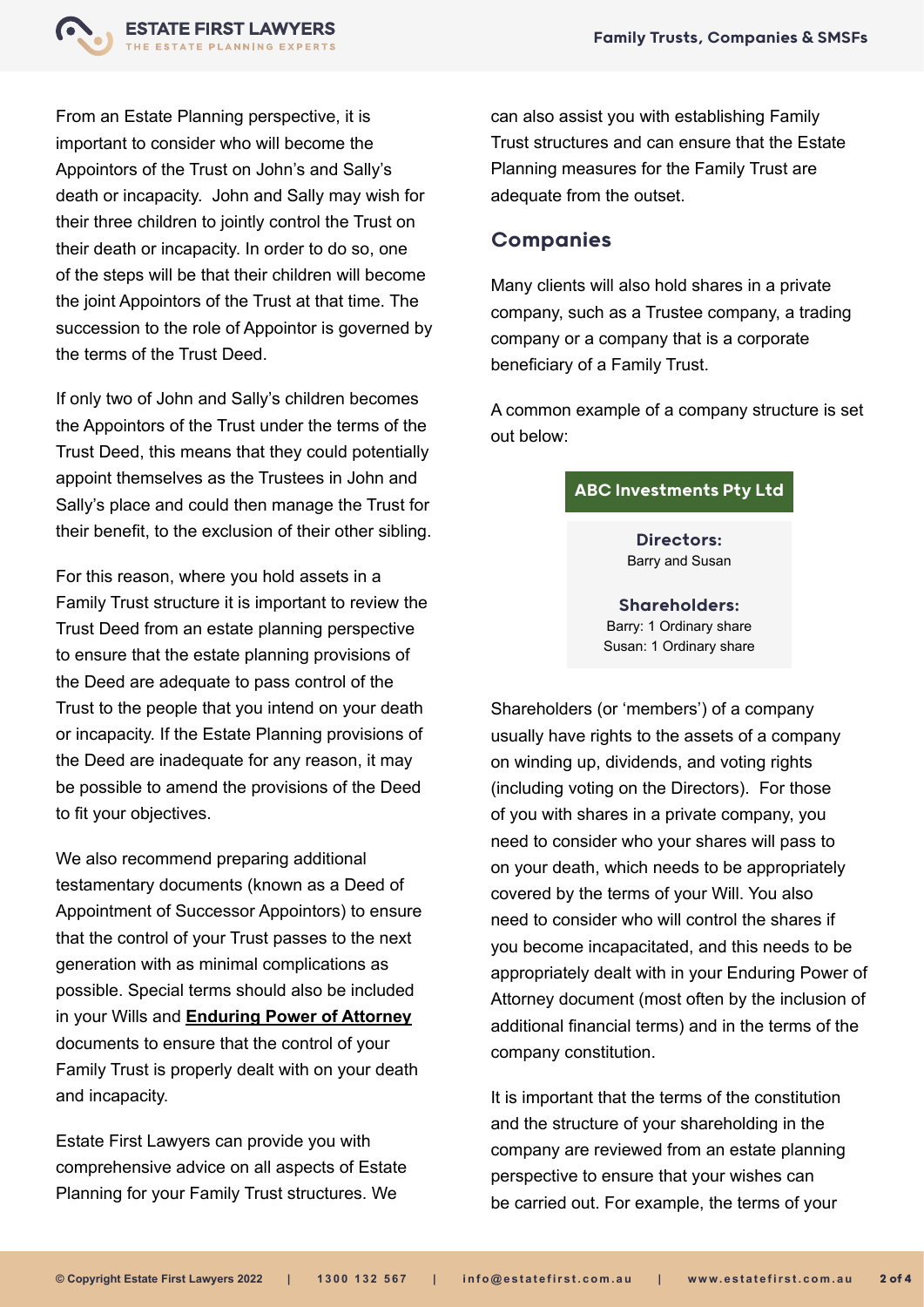

current company constitution may provide for the unequal control of the company by your children on your death, which may not be what you would have intended.

Estate First Lawyers can provide you with comprehensive advice regarding your company structures and can assist you with amending the terms of the constitution and the structure of your shareholding in the company to ensure that your intentions are carried out.

## Self-managed superannuation funds

For those of you with a Self-Managed Superannuation Fund (SMSF), your superannuation entitlements may be one of your most valuable assets. It is important to be aware that your superannuation entitlements are not automatically covered by the terms of your Will (see our Factsheet on '**[Estate Planning for your](https://www.estatefirst.com.au/estate-planning/superannuation)  [Superannuation](https://www.estatefirst.com.au/estate-planning/superannuation)**' for more information).

With an SMSF, the Trustee controls the fund. On your death, the people who end up being the Trustees (or Directors of any corporate Trustee) will generally have the power to pay your superannuation death benefits to your dependents, at their discretion. This means that they could potentially exercise their discretion to pay your superannuation death benefits to a recipient who you would not have intended. As such, it is essential that the control of the fund passes to the right people on your death or incapacity (who would generally be the people who you intend to benefit).

The SMSF Trust Deed should be reviewed from an estate planning perspective to ensure that your wishes can be carried out in this regard. The control of your SMSF should also be adequately dealt with in both your Will and Enduring Power of

#### Attorney documents.

There have been a number of cases where the control of the Trust has ended up in the hands of the wrong people (for example, with only one child rather than both children), and that child has then exercised their discretion to pay their deceased parent's superannuation entitlements to themselves, to the exclusion of their sibling. Cases like these have resulted in expensive and time-consuming litigation, which could have been avoided if the correct estate planning measures were implemented.

As well as ensuring that the control of your SMSF passes to the right people, you should also consider preparing a Binding Death Benefit Nomination (BDBN) or Reversionary Pension Nomination (RPN) to cover your entitlements in the Fund. These documents allow you to dictate who you want your superannuation entitlements to be paid to after your death, and provided they have been validly implemented, they will then become binding on the Trustee of the Fund.